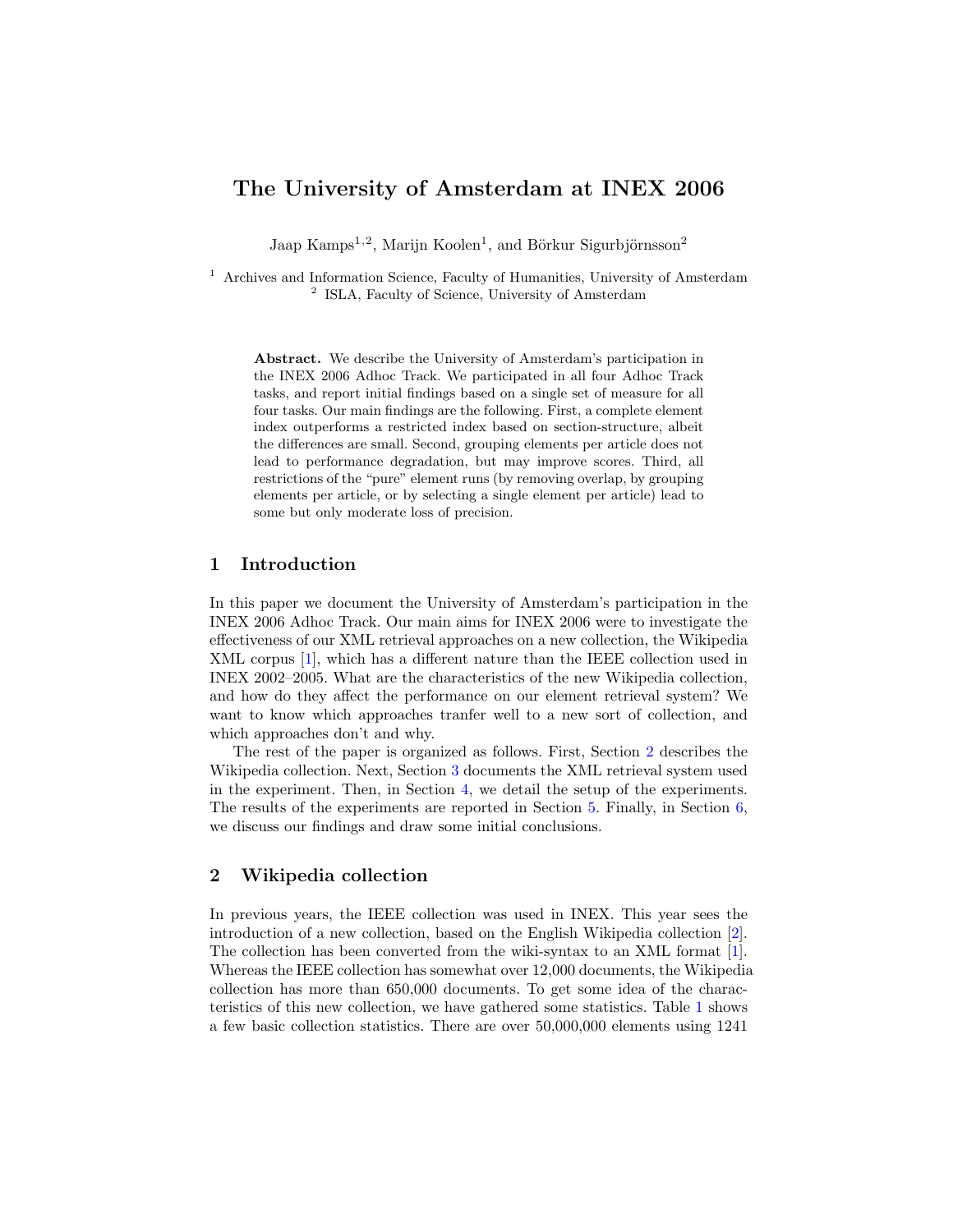different tag names. However, of these, 779 tags occur only once, and only 120 of them occur more than 10 times in the entire collection. On average, documents have almost 80 elements, with an average depth of 4.82.

<span id="page-1-0"></span>Table 1. Wikipedia collection statistics

| Description                       | Statistics |
|-----------------------------------|------------|
| $\#$ of articles                  | 659,388    |
| $#$ of elements                   | 52,555,826 |
| $#$ of unique tags                | 1241       |
| Avg. $\#$ of elements per article | 79.69      |
| Average depth                     | 4.82       |

Next, we gathered tag statistics like collection frequency, document frequency and element length. Table [2](#page-1-1) shows the 10 longest elements and their collection frequency. The length is the average number of words in the element. The <article> element is the longest element of course, since it always encompasses all other elements. However, after the <br/>body> element, the other long elements occur only rarely in the entire collection, and contain only a few hundred words. Clearly, most of the elements are rather short. Even the average article length is short, containing no more than 415 words.

<span id="page-1-1"></span>

| Element                 |        | Mean length Collection freq. |
|-------------------------|--------|------------------------------|
| <article></article>     | 414.79 | 659,388                      |
| <body></body>           | 411.20 | 659,388                      |
| <noinclude></noinclude> | 380.83 | 14                           |
| $<$ h5>                 | 253.18 | 72                           |
| <td_align></td_align>   | 249.20 | 4                            |
| <h4></h4>               | 237.13 | 307                          |
| $01>$                   | 198.20 | 163                          |
| <timeline></timeline>   | 186.49 | 48                           |
| $number$                | 168.72 | 27                           |
| <h3></h3>               | 163.80 | 231                          |

Table 2. Longest elements in Wikipedia collection

In table [3](#page-2-0) the most frequent tag names are listed. Column 2 shows the average document frequency of the tag name, column 3 shows the collection frequency. There are many links to other Wiki pages (<collectionlink>s), and many <unknownlink>s that are not really links (yet). Wiki pages have more than 4 paragraphs (indicated by  $\langle p \rangle$  tags) and more than 2 sections on average.

As shown in table [4,](#page-2-1) the elements <article>, <conversionwarning>, <br/> <br/>body> and <name> occur in every single document. Almost all documents have links to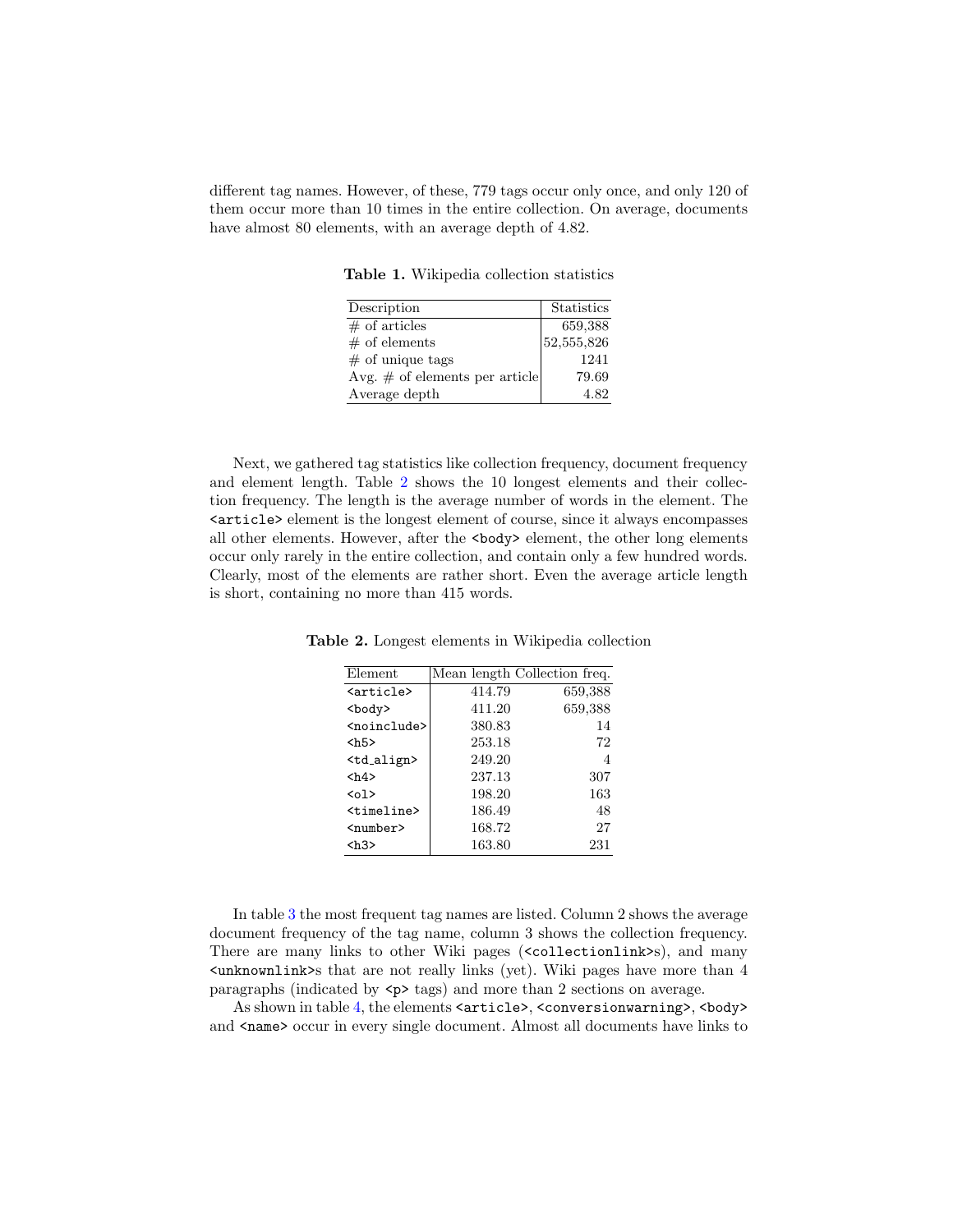Table 3. Most frequent tags in Wikipedia collection

<span id="page-2-0"></span>

| Tag name                          | Document freq. Collection freq. |            |
|-----------------------------------|---------------------------------|------------|
| <collectionlink></collectionlink> | 25.80                           | 17,014,573 |
| $\texttt{item}$                   | 8.61                            | 5,682,358  |
| <unknownlink></unknownlink>       | 5.98                            | 3,947,513  |
| $cell$                            | 5.71                            | 3,770,196  |
| < p >                             | 4.17                            | 2,752,171  |
| <emph2></emph2>                   | 4.12                            | 2,721,840  |
| <template></template>             | 3.68                            | 2,427,099  |
| <section></section>               | 2.44                            | 1,609,725  |
| <title></title>                   | 2.41                            | 1,592,215  |
| <emph3></emph3>                   | 2.24                            | 1,480,877  |

other Wiki pages  $(99.4\%)$ , and more than  $70\%$  have text tagged as  $\langle$ unknownlink> (indicating a topic that could have its own page). Together with the average frequency of the <collectionlink>s, this indicates a very dense link structure. Apart from that, the textual unit indicating elements  $\langle \text{section} \rangle$  and  $\langle \text{p} \rangle$  (paragraph) occur in 69.6% and 82.1% of the documents respectively.

<span id="page-2-1"></span>Table 4. Elements with the highest document frequency in Wikipedia collection

| Tag name                                | Document freq. | %    |
|-----------------------------------------|----------------|------|
| <article></article>                     | 659,388 100.0  |      |
| <conversionwarning></conversionwarning> | 659,388 100.0  |      |
| <body></body>                           | 659,388 100.0  |      |
| $name$                                  | 659,388 100.0  |      |
| <collectionlink></collectionlink>       | 655,561 99.4   |      |
| <emph3></emph3>                         | 587,999 89.2   |      |
| < p                                     | 541,389 82.1   |      |
| <unknownlink></unknownlink>             | 479,830        | 72.8 |
| <title></title>                         | 459,253        | 69.6 |
| <section></section>                     | 459,252        | 69.6 |
|                                         |                |      |

The main observation is that elements are small on average. One important reason for this is the Wikipedia policy of splitting long articles into multiple new pages.[3](#page-2-2) The idea is that encyclopedia entries should be focused. If the article grows too long, it should be split into articles discussing the sub-topics. This is

<span id="page-2-2"></span> $3$  As [http://en.wikipedia.org/wiki/Wikipedia:Summary\\_style](http://en.wikipedia.org/wiki/Wikipedia:Summary_style) reads: "The length of a given Wikipedia entry tends to grow as people add information to it. This cannot go on forever: very long entries would cause problems. So we must move information out of entries periodically. This information should not be removed from Wikipedia: that would defeat the purpose of the contributions. So we must create new entries to hold the excised information." (November 2006).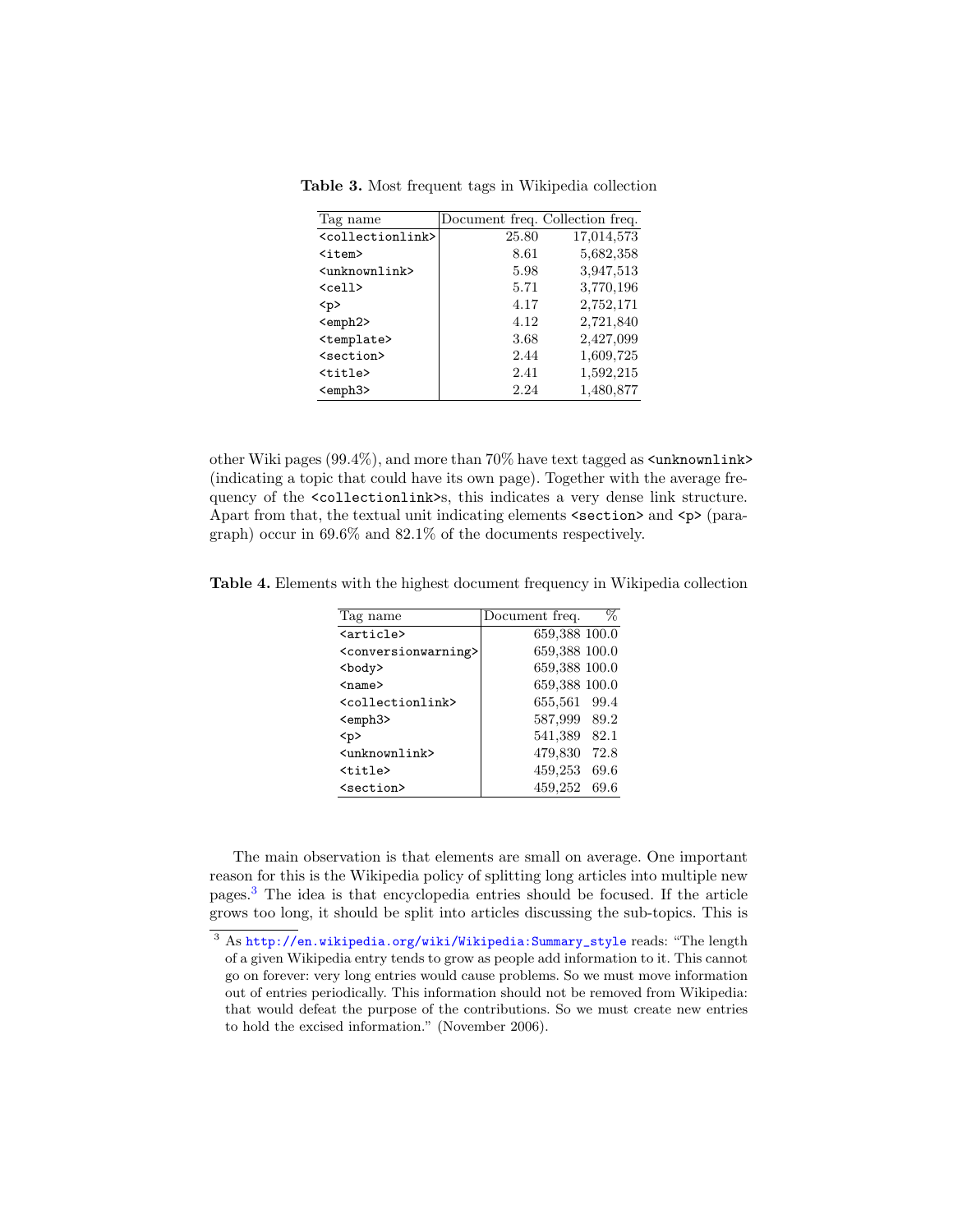a policy that closely resembles the main purpose of element retrieval: a relevant results must be specific. The dense structure of the collection links should make it easy to navigate to other relevant pages.

## <span id="page-3-0"></span>3 XML Retrieval System

## 3.1 Indexing

Our indexing approach is based on our earlier work [\[3](#page-11-2)[,4,](#page-11-3)[5\]](#page-11-4)).

- $-$  *Element index*: Our main index contains all retrievable elements, where we index all textual content of the element including the textual content of their descendants. This results in the "traditional" overlapping element index in the same way as we have done in the previous years [\[3\]](#page-11-2).
- Section index : We built an index based on frequently retrieved elements. Studying the distribution of retrieved elements, we found that the  $\langle$  article>.  $\langle \text{body} \rangle$ ,  $\langle \text{section} \rangle$  and  $\langle \text{p} \rangle$  elements are retrieved far more often than other elements. The only exceptions are the <collectionlink> elements. However, since collection links contain only a few terms at most, and say more about the relevance of another page, we didn't add them to the index.
- Article index : We also build an index containing all full-text articles (i.e., all wikipages) as is standard in IR.

For all indexes, stop-words were removed, but no morphological normalization such as stemming was applied. Queries are processed similar to the documents, we use either the CO query or the CAS query, and remove query operators (if present) from the CO query and the about-functions in the CAS query.

### 3.2 Retrieval

For all our runs we used a multinomial language model [\[6\]](#page-11-5). We use the same mixture model implementation as we used in earlier years  $\vert 4 \vert$ . We assume query terms to be independent, and rank elements according to:

$$
P(e|q) \propto P(e) \cdot \prod_{i=1}^{k} P(t_i|e), \tag{1}
$$

where q is a query made out of the terms  $t_1, \ldots, t_k$ . We estimate the element language model by taking a linear interpolation of three language models:

$$
P(t_i|e) = \lambda_e \cdot P_{mle}(t_i|e) + \lambda_d \cdot P_{mle}(t_i|d) + (1 - \lambda_e - \lambda_d) \cdot P_{mle}(t_i), \tag{2}
$$

where  $P_{mle}(\cdot|e)$  is a language model for element  $e$ ;  $P_{mle}(\cdot|d)$  is a language model for document d; and  $P_{mle}(\cdot)$  is a language model of the collection. The parameters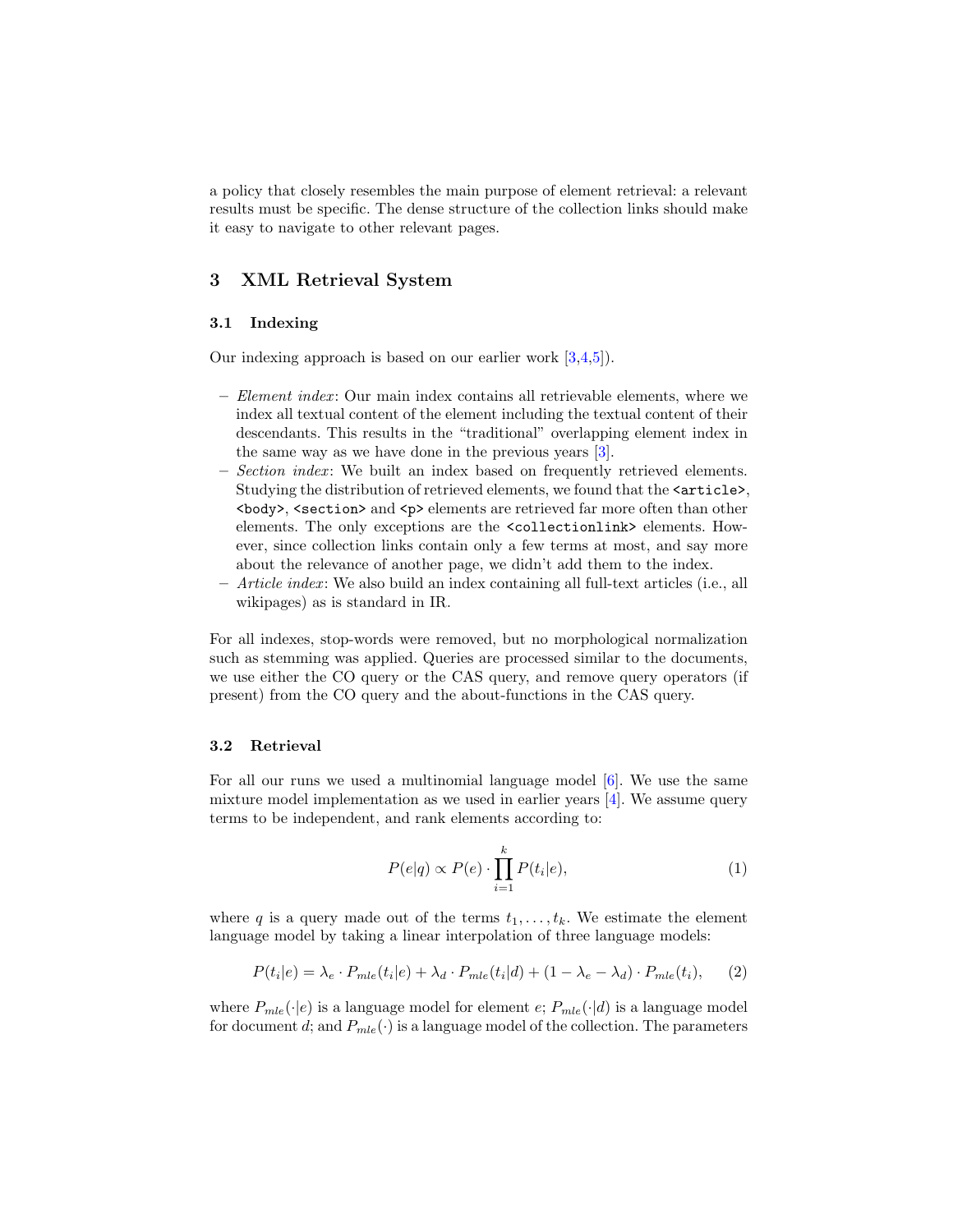$\lambda_e$  and  $\lambda_d$  are interpolation factors (smoothing parameters). Finally, we assign a prior probability to an element e relative to its length in the following manner:

$$
P(e) = \frac{|e|}{\sum_{e} |e|},\tag{3}
$$

where  $|e|$  is the size of an element e. For a more thorough description of our retrieval approach we refer to [\[4\]](#page-11-3).

## <span id="page-4-0"></span>4 Experimental Setup

In this section, we detail the experiments and runs submitted to the INEX 2006 Adhoc track tasks. None of our official submissions used the three layered mixture model, i.e., we use  $\lambda_d = 0$  throughout.

#### 4.1 Thorough

For the Thorough Task, we submitted two runs using the CO query (from the topic's <title> field) and two runs using the CAS query (from the topic's <castitle> field). We regard the Thorough Task as underlying all other tasks, and all other runs are based on postprocessing them in various ways.

The two Thorough CO runs are:

thorough element lm Language model ( $\lambda_e = 0.15$ ) on the element index. thorough section lm Language model ( $\lambda_e = 0.15$ ) on the section index.

Our two CAS query runs are also based on postprocessing the CO run based on the element index. We extract all path-restrictions on the element of request in the CAS query, and filter the results for elements conforming on all or some of the location steps.

The two Thorough CAS query runs are:

- thorough element lm cas.joined Language model  $(\lambda_e = 0.15)$  on the element index, retaining elements that satisfy the complete path expression.
- thorough element lm cas. seperate Language model ( $\lambda_e = 0.15$ ) on the element index, retaining element that satisfy at least the tagname of the element of request.

#### 4.2 Focused

For the Focused Task we submitted two runs using the CO query and two runs using the CAS query. All our Focused Task submissions correspond to a Thorough Task submission, and are postprocessed by a straightforward list-based removal strategy. We traverse the list top-down, and simply remove any element that is an ancestor or descendant of an element seen earlier in the list. For example, if the first result from an article is the article itself, we will not include any further element from this article.

The resulting two Focused CO runs are: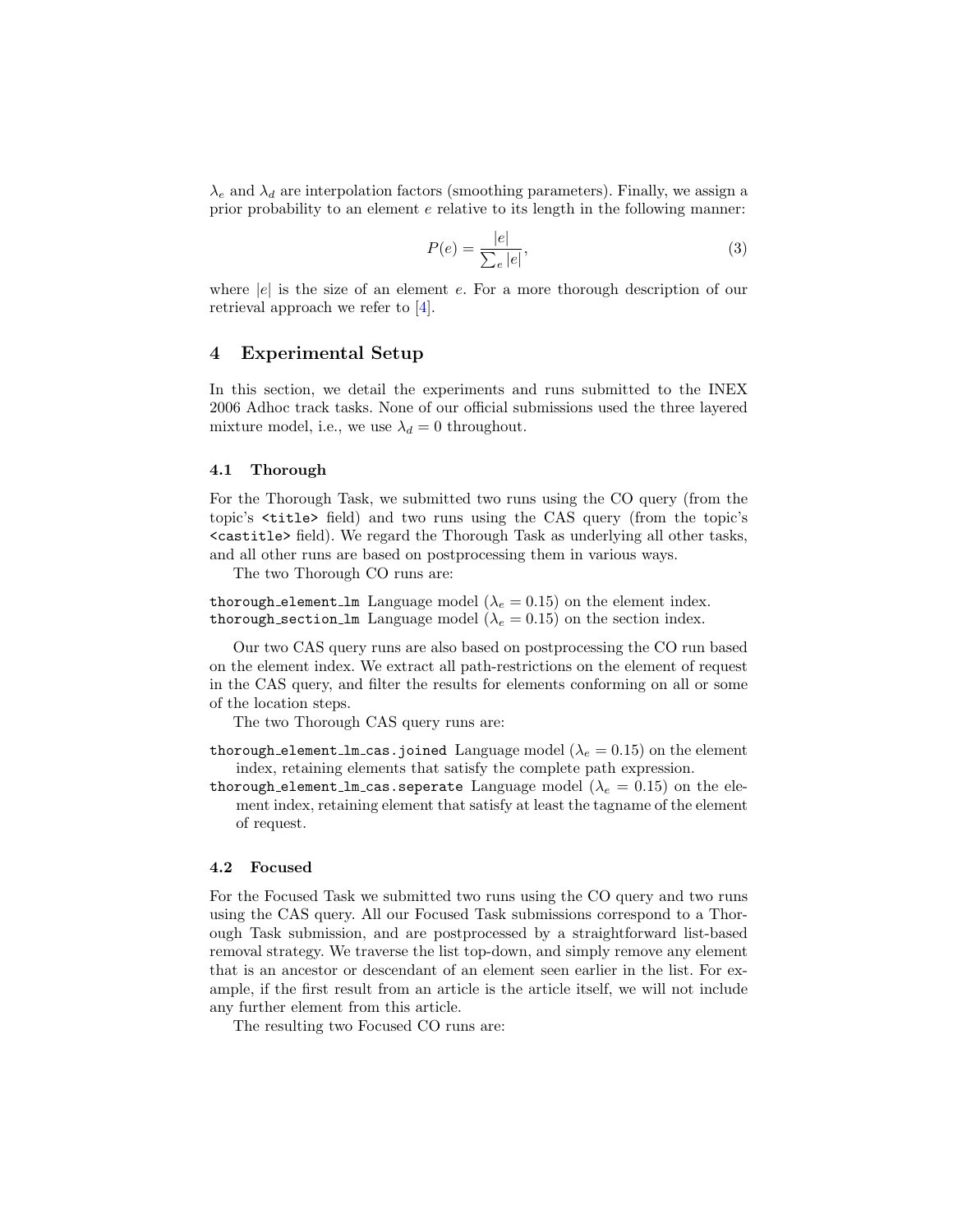- focused element lm Language model ( $\lambda_e = 0.15$ ) on the element index, with list-based removal of ancestor or descendant elements.
- focused section 1m Language model ( $\lambda_e = 0.15$ ) on the section index, with list-based removal of ancestor or descendant elements.

The resulting two Focused CAS runs are:

- focused element lm cas.joined Language model ( $\lambda_e = 0.15$ ) on the element index, retaining elements that satisfy the complete path expression, and with list-based removal of ancestor or descendant elements.
- focused element lm cas. seperate Language model  $(\lambda_e = 0.15)$  on the element index, retaining element that satisfy at least the tagname of the element of request, and with list-based removal of ancestor or descendant elements.

## 4.3 All in Context

For the All in Context Task, we only submitted runs using CO query. Here, we base our runs on the Thorough Task runs using the section index. We cluster all elements belonging to the same article together, and order the article clusters either by the highest scoring element, or by the combined scores of all elements belonging to the article.

The two All in Context CO runs are:

- all section lm.highest Language model ( $\lambda_e = 0.15$ ) on the section index, clustered by article and ranked according to the highest scoring element in an article, and with list-based removal of ancestor or descendant elements.
- all section lm.sum Language model ( $\lambda_e = 0.15$ ) on the section index, clustered by article and ranked according to the sum of element scores in an article, with list-based removal of ancestor or descendant elements.

## 4.4 Best in Context

Finally, for the Best in Context Task we submitted three runs, all based on the CO query. We use, again, the runs made against the section index, and postprocess them such that only a single result per article is kept in the result file.

- best section lm.highest score Language model ( $\lambda_e = 0.15$ ) on the section index, selecting only the highest scoring element per article.
- best section lm.article Language model  $(\lambda_e = 0.15)$  on the section index, selecting the article node of each element from an unseen article.
- best section lm.first Language model ( $\lambda_e = 0.15$ ) on the section index, selecting only the first element (in reading order) that is retrieved per article.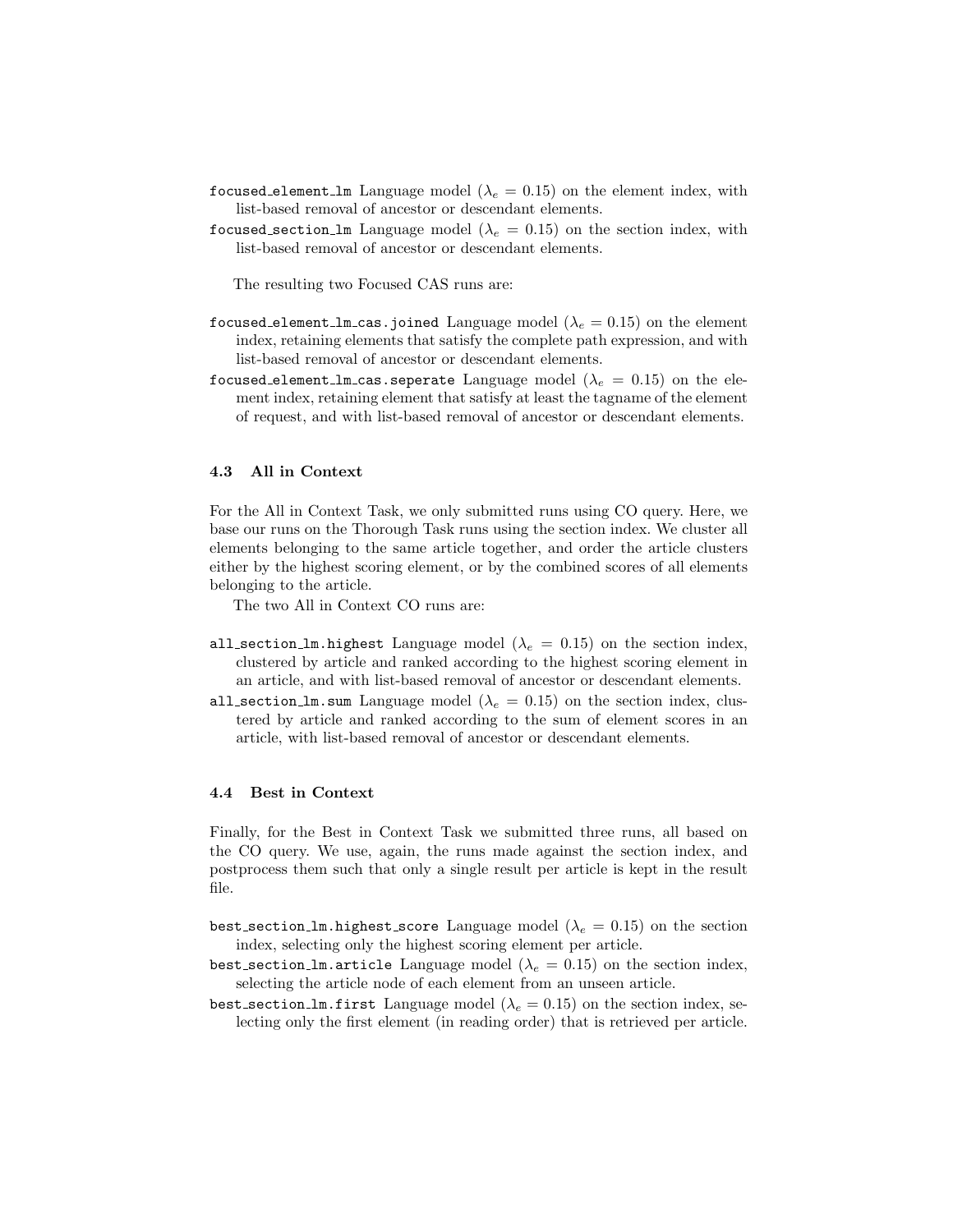## <span id="page-6-0"></span>5 Results

At the time of writing, only partial results are available. We opt to compare all runs on equal grounds, focusing on two common measures that are available in the EvalJ package: a mean-average-precision measure (MAep), and early precision measure (nxCG at rank 5, 10, 25, and 50). This allows us to measure the effectiveness of various post-processing methods, such as overlap-removal or clustering by article, in terms of their relative impact on precision and recall. Before discussing the results for each of the Adhoc tasks, we first give some detail about the topics and resulting relevance judgments.

### 5.1 Topics and Judgments

Assessments are available for 111 topics (numbered 289–298, 300–306, 308–369, 371–376, 378–388, 390–392, 395, 399–407, 409–411, and 413). There is a total 8,737 relevant passages for these 111 topics in 5,483 different articles. Table [5](#page-6-1) shows some statistics of the relevant passages (i.e., the text highlighted as relevant by the assessors). It is interesting to see that most relevant passages are

Table 5. Relevant passage statistics

<span id="page-6-1"></span>

| Description                 | Statistics |
|-----------------------------|------------|
| $#$ articles with relevance | 5,483      |
| $#$ relevant passages       | 8,737      |
| avg. rel. pass. length      | 1,098      |
| median rel. pass. length    | 56         |

very short. The lengths of the elements are measured in characters (text offset). The length distribution is skewed: the difference between mean and median relevant passage length is enormous. Apparently, most relevant passages contain only a few words or a sentence, indicating that even though the average article is rather short, there is still a lot of irrelevant text that can be filtered out.

Table [6](#page-7-0) looks at the judgments from the vista point of elements containing only relevant text. We see that there are many <collectionlink> elements that contain relevant text. This is not very surprising, because the <collectionlink> element is by far the most frequent element in the entire collection (see Table [3\)](#page-2-0). Other short elements, like <cell>, <emph2> and <unknownlink> are also found often in relevant passages. The lengths mentioned are the average lengths of the relevant elements of that type. Longer elements containing relevant text are mostly <section> and <p> elements.

The shorter elements often contain only a few words, and often are only a small part of the entire passage. However, there are a lot of <collectionlink> elements that encompass an entire relevant passage. Table [7](#page-7-1) shows the frequency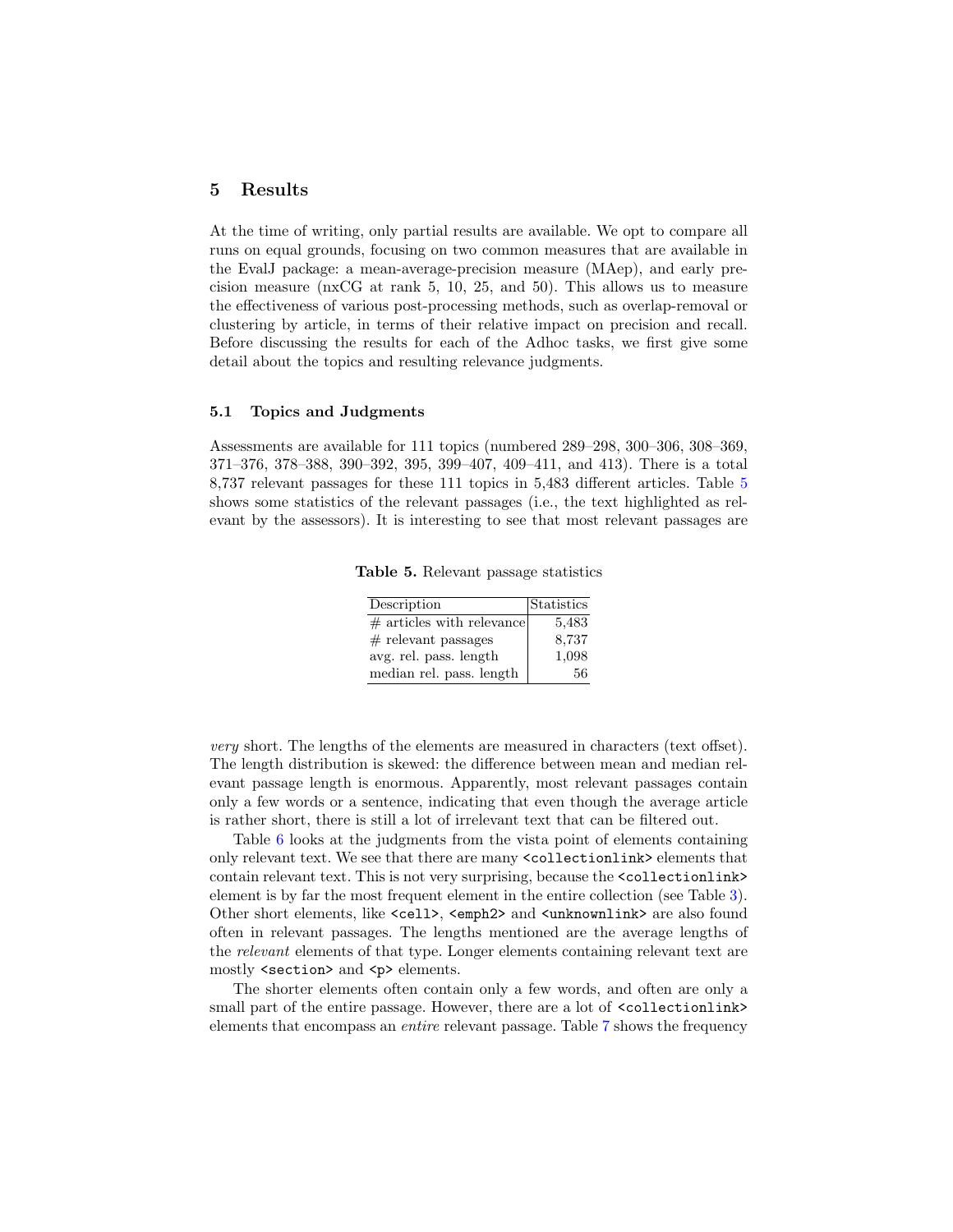| Tag name                          |         | Frequency Avg. length |
|-----------------------------------|---------|-----------------------|
| <collectionlink></collectionlink> | 171,766 | 14                    |
| $\texttt{item}$                   | 35,107  | 285                   |
| $\langle$ cell $\rangle$          | 29,711  | 17                    |
| < p >                             | 29,199  | 470                   |
| <emph2></emph2>                   | 28,260  | 22                    |
| <unknownlink></unknownlink>       | 24,893  | 17                    |
| <section></section>               | 20,667  | 2,434                 |
| <emph3></emph3>                   | 11,867  | 16                    |
| $<$ row $>$                       | 10,148  | 57                    |
| <title></title>                   | 9,082   | 25                    |

<span id="page-7-0"></span>Table 6. Relevant element statistics

<span id="page-7-1"></span>

| Tag name                          |       | Frequency   Avg. length |
|-----------------------------------|-------|-------------------------|
| < p >                             | 2,813 | 509                     |
| <collectionlink></collectionlink> | 1,592 | 16                      |
| $name$                            | 886   | 21                      |
| $<$ title $>$                     | 715   | 21                      |
| <emph3></emph3>                   | 699   | 19                      |
| $\langle$ item $\rangle$          | 532   | 140                     |
| <emph2></emph2>                   | 216   | 60                      |
| <body></body>                     | 209   | 5,227                   |
| <unknownlink></unknownlink>       | 202   | 18                      |
| <caption></caption>               | 191   | 72                      |

Table 7. Elements encompassing entire relevant passages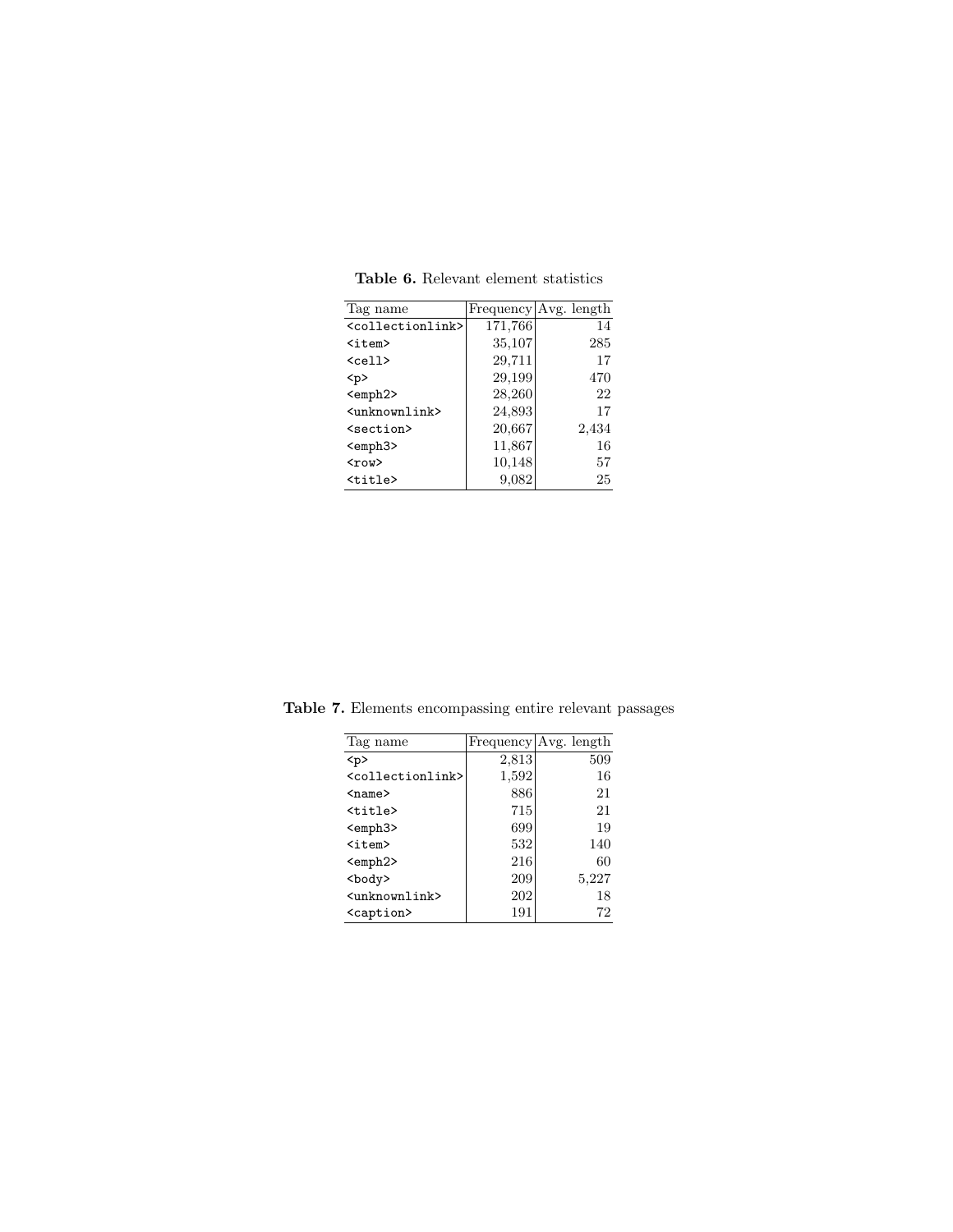of elements that are the shortest element to encompass an entire relevant passage. Apparently, topic authors often consider a link to another page to be a relevant passage. However, the  $\langle p \rangle$  element now surfaces as the most frequent shortest element to encompass an entire relevant passage. This gives support to our Section index as a viable indexing strategy. The focus of this year's relevance metrics is in specificity, though, so these results might point us in the wrong direction.

#### 5.2 Thorough

We'll now discuss the results for the four Adhoc tasks, starting with the Thorough Task. The Thorough Task puts no restriction on XML elements to return. Table [8](#page-8-0) shows the results for the Thorough Task. We first discuss the top two

Run nxCG@5 nxCG@10 nxCG@25 nxCG@50 MAep thorough element lm 0.4120 0.3789 0.3262 0.2790 0.0343 thorough section lm 0.3948 0.3721 0.2977 0.2503 0.0227 thorough element lm cas.joined  $0.1872$   $0.1642$   $0.1410$   $0.1100$   $0.0116$ thorough element lm cas. seperate  $0.2124$   $0.1761$   $0.1511$   $0.1208$   $0.0129$ 

<span id="page-8-0"></span>Table 8. Results for the Thorough Task (generalized, off)

runs using the keyword or CO query. We make a few observations: First, we see that the index containing all XML elements in the collection is more effective on all measures. Second, we see that difference with the section index (containing only article, body, section, and paragraph nodes) is relatively small, especially in terms of precision. This is in line with earlier results on the IEEE collection, and shows the potential of the much smaller section index. We now zoom in on the bottom two runs using the structured or CAS query. We see that the joined run (using the element of request's full path as a Boolean filter) performs less than the separate run (filtering only for the tagname of the element of request). When comparing the results for the CO and CAS queries, we see that the CO query runs are more effective for both mean average precision, and for early precision. While the loss of mean average precision can be expected, the structural hints hold the potential to improve precision. We should note, however, that the CAS processing was done naively, resulting in many topics with very few or no results left.

### 5.3 Focused

For the Focused Task, none of the retrieved elements was allowed to contain text that overlaps with another retrieved element. We evaluate runs here using the same measures as the Thorough Task above, but since the elements judged relevant in recall base may overlap, performance can never obtain perfect scores.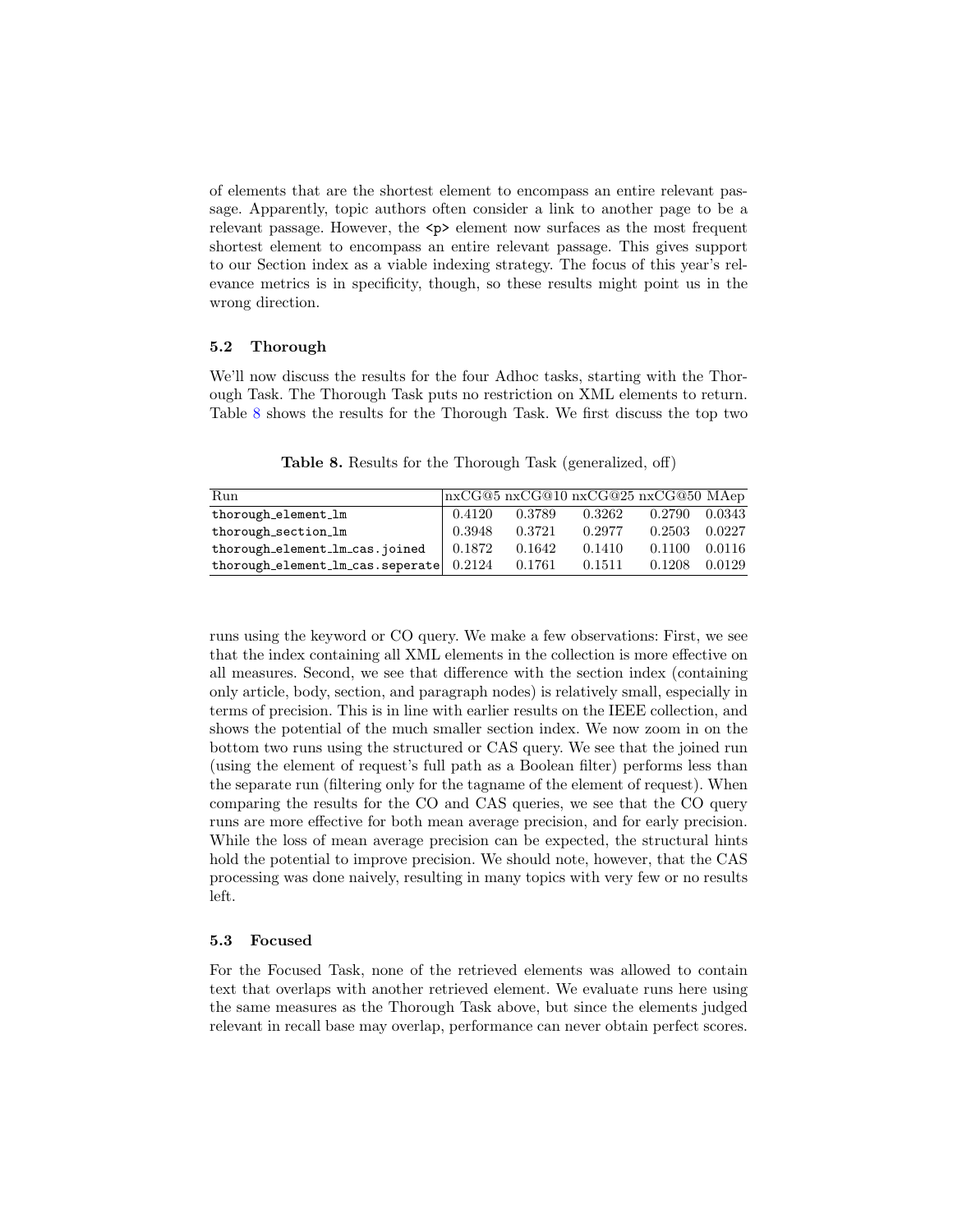| Run                                          |        |        | $\ln xCG@5 \text{ n}xCG@10 \text{ n}xCG@25 \text{ n}xCG@50 \text{ MAep}$ |               |        |
|----------------------------------------------|--------|--------|--------------------------------------------------------------------------|---------------|--------|
| focused_element_lm                           | 0.3571 | 0.3245 | 0.2560                                                                   | 0.2116 0.0105 |        |
| focused_section_1m                           | 0.3386 | 0.2868 | 0.2212                                                                   | 0.1825        | 0.0080 |
| focused_element_lm_cas.joined                | 0.1522 | 0.1310 | 0.0975                                                                   | 0.0740        | 0.0033 |
| $focused_element_lm_cas.\nseparate$ $0.1781$ |        | 0.1418 | 0.1060                                                                   | 0.0789        | 0.0037 |

<span id="page-9-0"></span>Table 9. Results for the Focused Task (generalized, off)

Table [9](#page-9-0) shows the results for the Focused Task. Since we use the same postprocessing method—the list-based, top-down removal of elements overlapping with earlier seen text—we see the same relative behavior as for the Thorough Task runs above. The complete element index is still more effective than the smaller section index. This signals that the effectiveness of the element index is not due to the fact that it contains all potentially overlapping elements (which could be exploited in theory). When comparing the Focused Task results to the Thorough Task results, we note that, as expected, the scores are lower. There is a moderate decline for the precision scores, but the recall (and mean average precision) drops dramatically.

#### 5.4 All in Context

For the All in Context Task, there is the further restriction that retrieved elements must be grouped per article (and still may not overlap). Again, we evaluate runs here using the same measures as the Thorough Task above, so optimal performance will result in still imperfect scores. Table [10](#page-9-1) shows the results for the

<span id="page-9-1"></span>Table 10. Results for the All in Context Task (generalized, off)

| Run                                    |                      | $n \times CG@5$ nxCG@10 nxCG@25 nxCG@50 MAep |        |               |  |
|----------------------------------------|----------------------|----------------------------------------------|--------|---------------|--|
| all_section_1m.highest $0.3357$ 0.3082 |                      |                                              | 0.2290 | 0.1889 0.0082 |  |
| all_section_lm.sum                     | $\frac{1}{2}$ 0.2454 | 0.2135                                       | 0.1804 | 0.1470 0.0059 |  |

All in Context Task. We see that for ranking the groups of elements from the same article, the best scoring element is a more useful criterion than the sum of all element scores. When comparing the All in Context Task results to the Focused Task results, we note that the precision scores are in the same league. In fact, considering that our All in Context runs are all based on the section index, the clustering by article improves performance for all measures except for the nxCG at rank 5.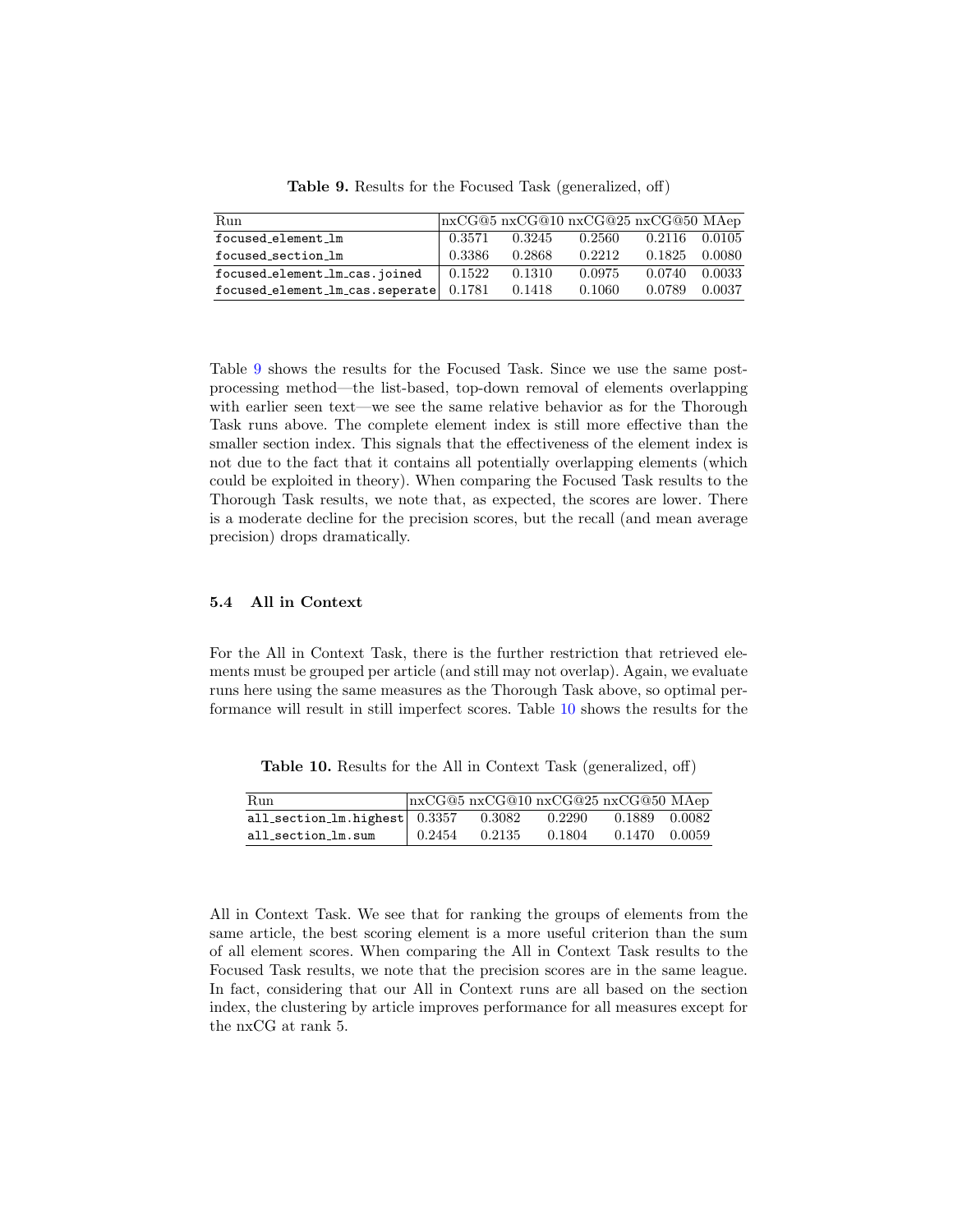### 5.5 Best in Context

For the Best in Context Task, we may only retrieve a single result per article. For this task, a best-entry-point was obtained from the human judge during the assessment procedure. At the time of writing, the measure corresponding to this best-entry-point judgment is unavailable, and hence we evaluate the retrieved element in terms of perceived topical relevance. For ease of comparison, we evaluate runs here using the same measures as the Thorough Task above, so optimal performance will result in still grossly imperfect scores. Table [11](#page-10-1) shows

<span id="page-10-1"></span>Table 11. Results for the Best in Context Task (generalized, off)

| Run                                  |        |        |        | $\ln xCG@5 \text{ n}xCG@10 \text{ n}xCG@25 \text{ n}xCG@50 \text{ MAep}$ |        |
|--------------------------------------|--------|--------|--------|--------------------------------------------------------------------------|--------|
| best_section_1m.highest_score 0.3290 |        | 0.2796 | 0.2082 | 0.1670                                                                   | 0.0069 |
| best_section_lm.article              | 0.2451 | 0.1983 | 0.1423 | 0.1106                                                                   | 0.0045 |
| best_section_lm.first                | 0.3290 | 0.2796 | 0.2082 | 0.1670                                                                   | 0.0069 |

the results for the Best in Context Task. It is comforting to note that the element selection strategies outperform the strategy that simply backs off to the whole article. Our Best in Context runs where based on postprocessing the All in Context run, result in the same performance for selecting the first or highest scoring element. This may be due to the layered processing of the runs, where the Thorough Task's section index run is processed by removing overlap, then clustered by article, and then, finally, we selecting our final element to retrieve. When comparing the Best in Context Task results to the All in Context Task results, we note that there is only a moderate loss of precision for the Best in Context Task.

The main aim of the Best in Context task is to investigate how the chosen best entry point related to the perceived relevance in the article. There is obvious value in comparing the results above to the results based on the selected best entry point.

### <span id="page-10-0"></span>6 Discussion and Conclusions

This paper documents the University of Amsterdam's participation in the INEX 2006 Adhoc Track. We participated in all four Adhoc Track tasks. At the time of writing, only partial result are available. Hence we decide on a single set of measures for all four Tasks, focusing on both precision and mean average precision. This will allow for straightforward comparison between the tasks, but may not reflect best each individual Task. In particular, we evaluate the Best in Context Task not in terms of the best entry point as provided in the assessments, but in terms of the perceived relevance.

Our main findings so far are the following. First, for the Thorough Task, we see that a complete element index was more effective than a restricted index